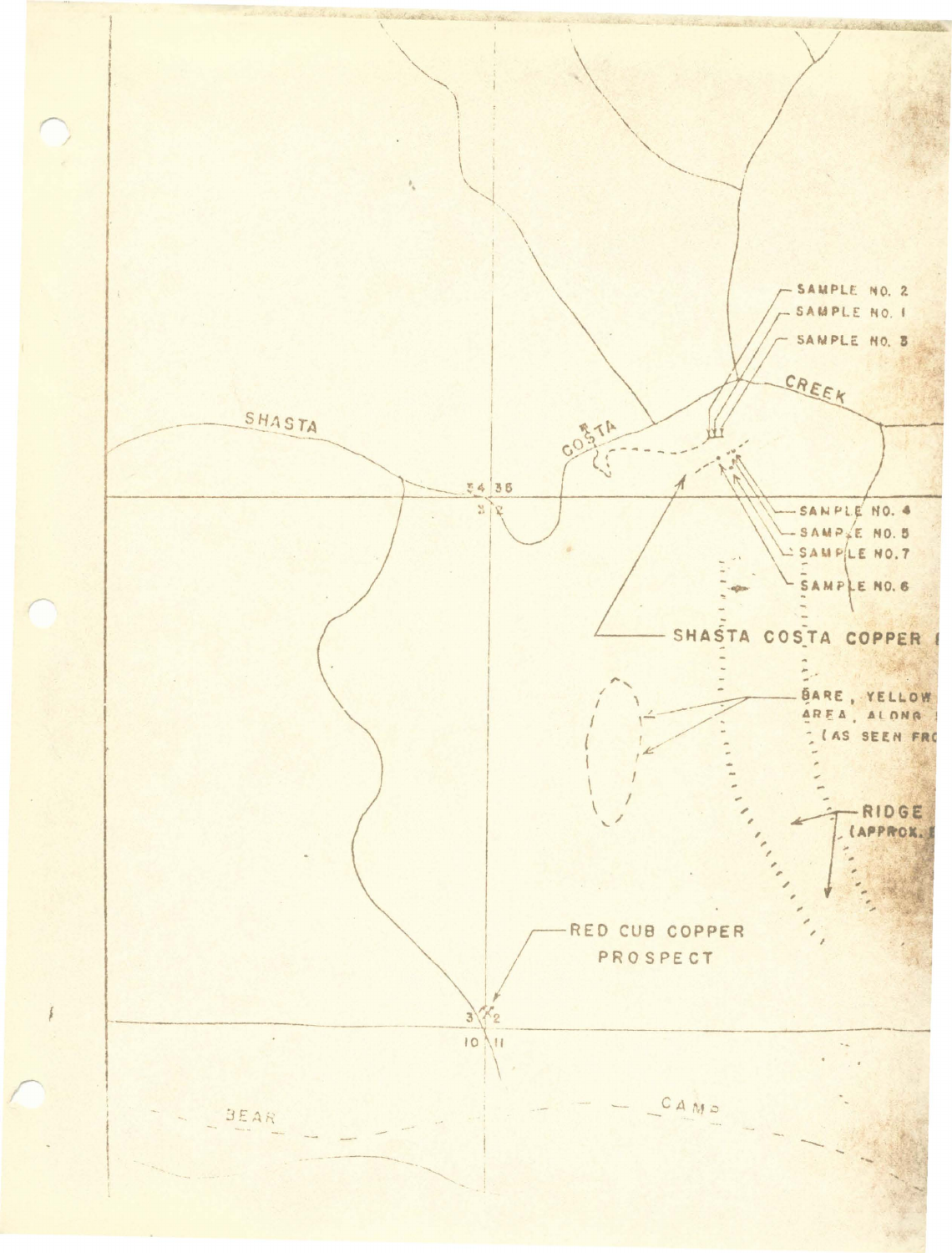

'REACE AND UNDERGROUND WORKS PED CUB PROPERTY OUNTY, OREGON

tale 1"= 80'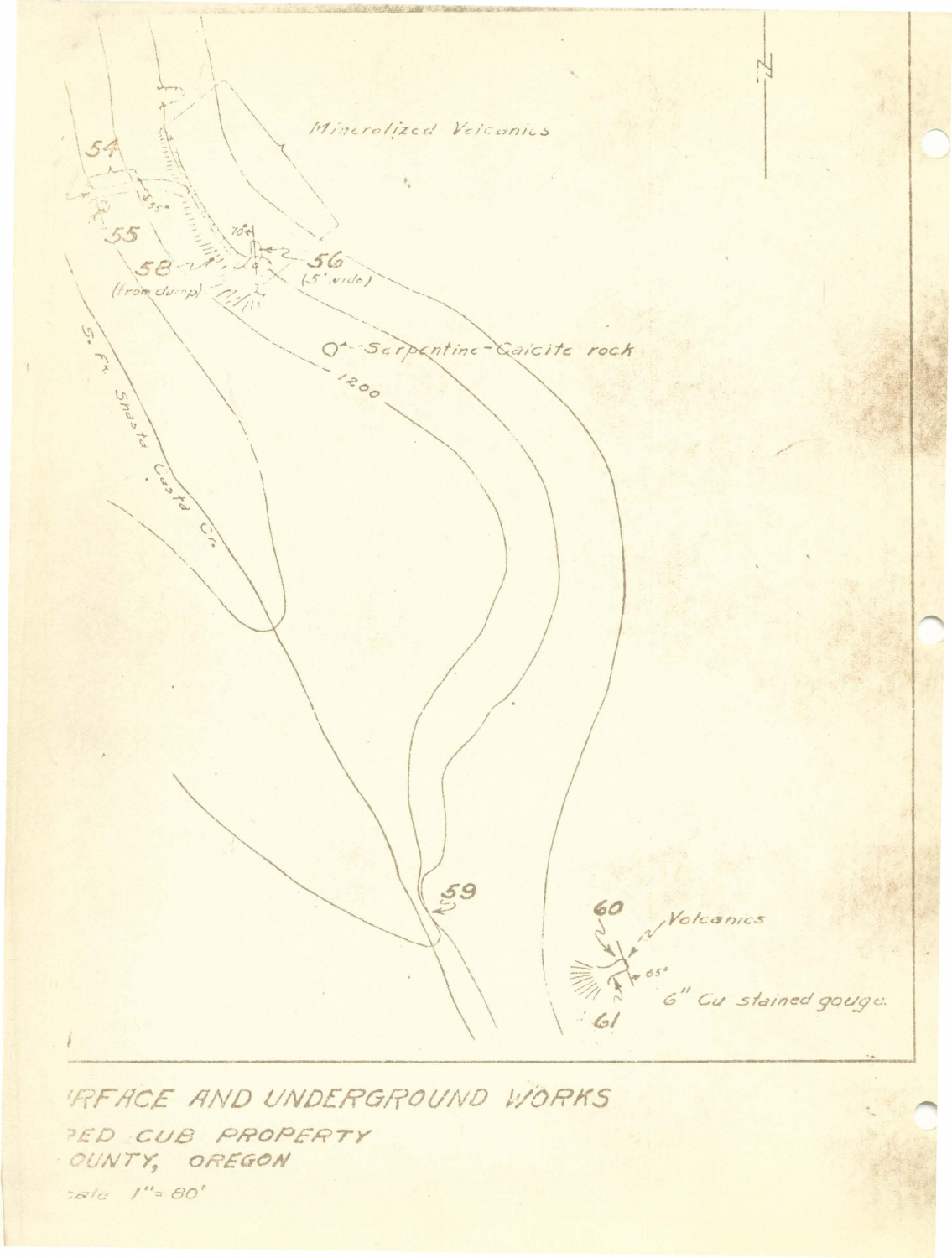